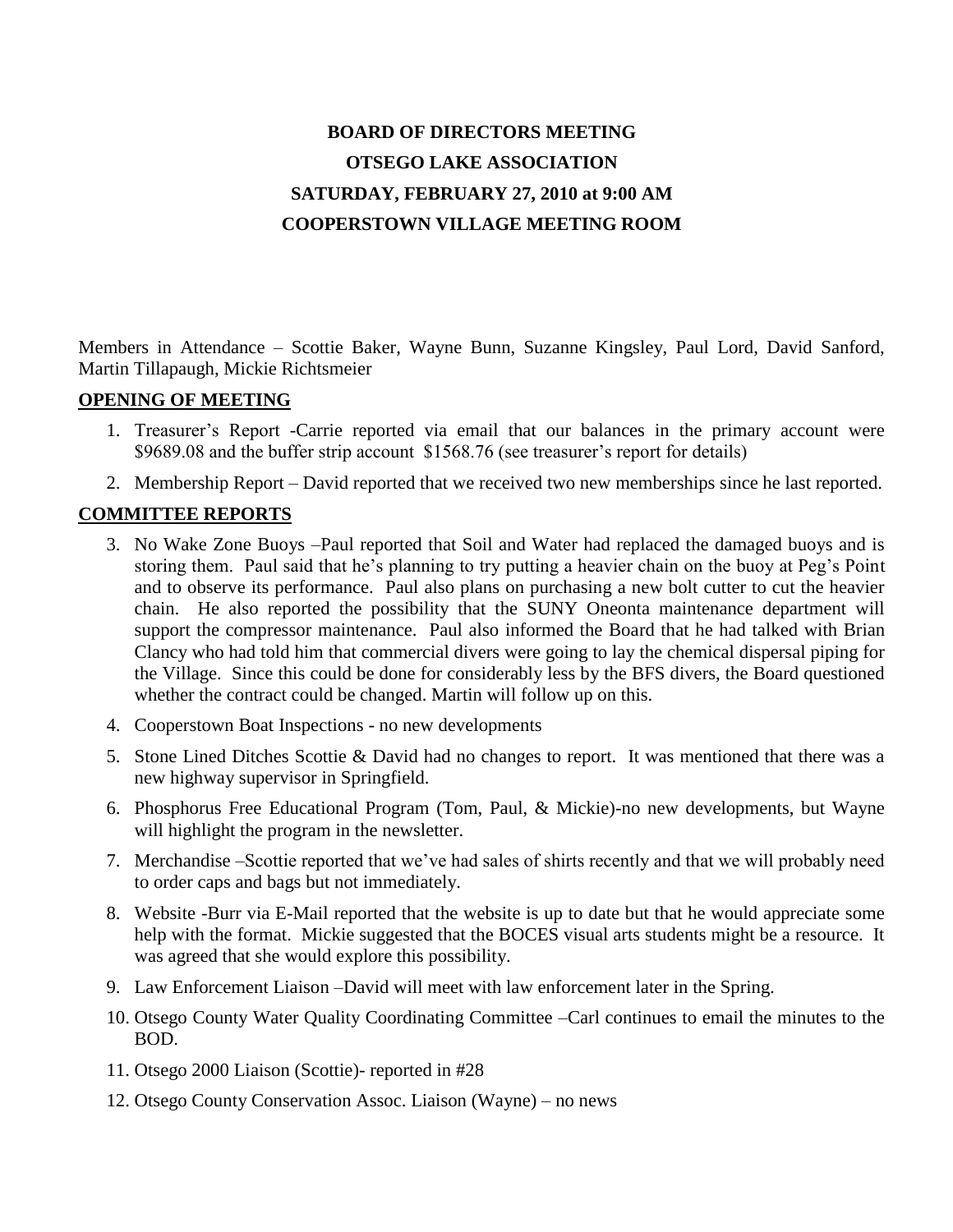- 13. Otsego Land Trust Liaison –Wayne met with Peter Hujik last fall and will put a section in the newsletter to highlight the Land Trust"s work.
- 14. Lakefront Park Buffer Strip- Suzanne and Mickie met with four students from the Graduate Program who will work on signage for the Buffer Strip. Suzanne thought that this was a very positive meeting. She said that the students also would like to meet with Paul and Lynn Marsh at some point. They also had questioned whether the OLA website could be used to supplement signage with specific plant information. The students' project would have to be completed by May. Suzanne also indicated that there are good contacts through the graduate program with fabricators, so that hopefully the signage could be installed in time for a dedication this summer. Mickie also reported that BOCES students will be applying for a stipend to help with the mulching again in June.
- 15. Public Landing Buffer Strip –Mickie reported that she had talked with Bill Elsey who had suggested that we attend a Springfield Town Board meeting to explore the possibility of a buffer strip at the Public Landing. The BOD recommended that Springfield residents, Suzanne and Mickie, do this. Points that were raised in our discussion were that Soil and Water supported the idea, and that this would be a cost effective, simple, and attractive solution. After discussion of funding, a motion was made, seconded, and unanimously passed that the Buffer Strip Fund is here fore to be used for any OLA sponsored buffer project around the lake.
- 16. Fenimore Art Museum Buffer Strip (Suzanne) no news

## **OLD BUSINESS**

- 17. OLA Winter Newsletter –Wayne has drafted the newsletter and will send it out to the BOD for review. This newsletter will go out via email, but the next one will go out with membership applications.
- 18. Lake Citizen Award Despite Wayne"s best efforts, the Dive Team Photo & Newspaper Article were not published in either the *Freeman's Journa*l or *The Crier*. Wayne will include this information in the April newsletter.
- 19. Fund Raiser Web Search Engines: GoodSearch.com & GoodShop.com –Wayne reminded us that OLA benefits when we use these sites.
- 20. NYS Adopt A Highway Route 80 -Wayne is continuing to work on this.
- 21. OLA By Laws Update –Wayne reported that he had heard back from Burr, and that he will send out a copy for the BOD to review via email.
- 22. Gift for Springfield Community Center June 2009 Meeting –Scottie showed the Board the beautiful framed poster for the Springfield Community Center. Micke and Suzy will present it at the Board Meeting they attend.
- 23. NYS Federation of Lake Associations Annual Dues & Spring Meeting –Wayne informed us that the FOLA meeting will be Friday, April 30 through Sunday May 2 in Hamilton. He and Paul related how informative these meetings are. A motion was made, seconded and passed that OLA would pay the daily rate for any Board member to attend. A motion was also made, seconded, and passed to allot \$75 for the NYS Federation of Lake Associations dues.
- 24. Membership List for Spring 2010 Newsletter –Wayne, Mickie, and Suzy will get together to try to firm up the list.. The Board discussed how to get the word out.
- 25. OLA Logo- Suzy questioned where we were concerning this since we will have our logo on the signage for the Buffer Strip. The Board reviewed that the reason for a new logo was concern that